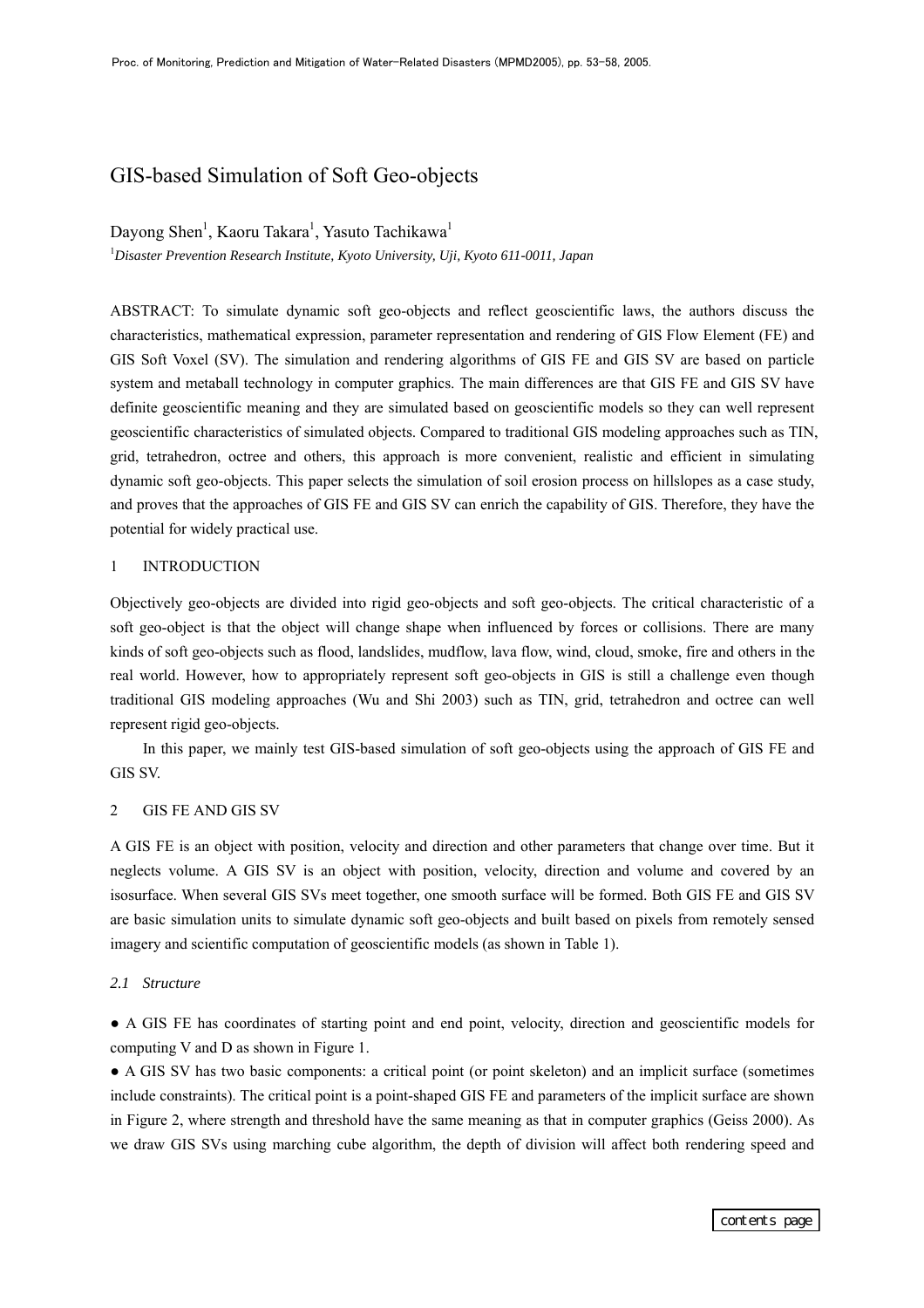accuracy. Considering faults simulation is very important in geology, and it may cut many imagery pixels into pieces, we use constraint functions to control the shape and volume of a GIS SV. Index identity number is used in template-based rendering algorithms, which will be discussed in the following context.

| Description    | <b>GIS FE</b>                              | GIS SV                                          |
|----------------|--------------------------------------------|-------------------------------------------------|
| Key geometric  | Starting point and end point               | A critical point and an isosurface              |
| components     |                                            |                                                 |
| Aims           | Computing, simulating and analyzing the    | Computing, simulating and analyzing the         |
|                | velocity and direction of soft geo-objects | volume and deformation of soft geo-objects      |
|                | based on geoscientific models              | based on geoscientific models                   |
| Scale          | Considering existing accuracy of data      | existing accuracy<br>Considering<br>of<br>data  |
|                | acquisition, it is simulated based on      | acquisition, it is simulated based on pixels of |
|                | pixels of remotely sensed imagery          | remotely sensed imagery                         |
| Geoscientific  | Reflecting dynamic change of velocity      | Reflecting the dynamic change of volume         |
| meaning        | and direction of soft objects in a pixel   | and shape of soft geo-objects in a pixel        |
| Critical       | Reflecting dynamics and stochastics of     | deformation<br>Simulating<br>the<br>of<br>soft  |
| characteristic | soft geo-objects realistically             | geo-objects naturally                           |

**Table 1.** GIS FE and GIS SV







**Figure 2.** Structure of the implicit surface **Figure 3.** Field function graph of a GIS SV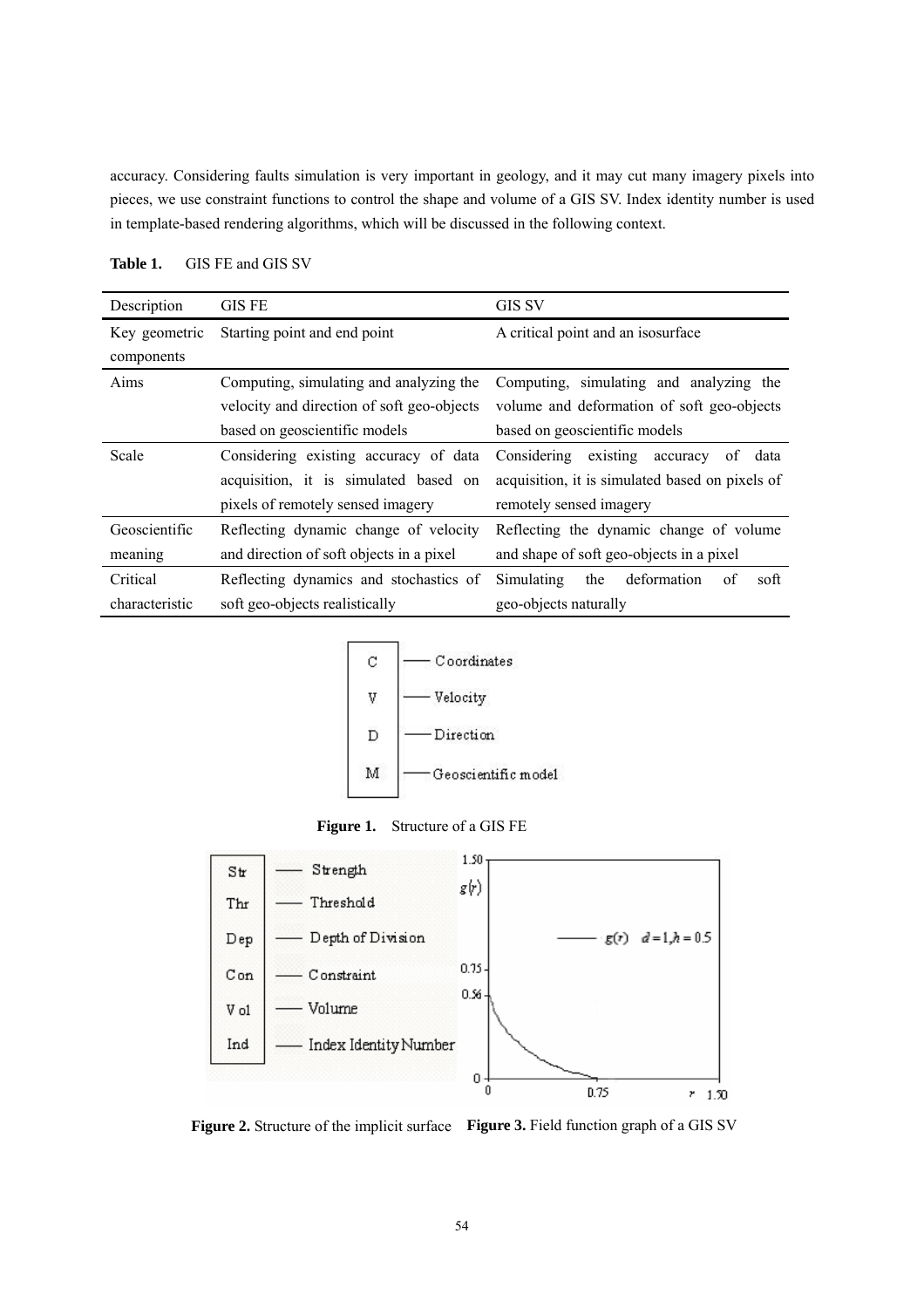#### *2.2 Mathematical expression*

• Velocity of a GIS FE is computed using geoscientific models as seen in Eq. (1), where  $M_1$  is geoscientific model,  $p_1, p_2, \dots, p_j$  are affecting factors of *V*.

$$
V = M_1(p_1, p_2, \dots, p_j)
$$
 (1)

Considering that  $V$  is in direct proportion to  $L$ , which is the length of a GIS FE, we get:

$$
V = \lambda L \tag{2}
$$

where  $\lambda$  is a proportional coefficient and  $\lambda > 0$ .

 $\bullet$  Implicit surface of a GIS SV is created by a field function as seen in Eq. (3):

$$
g(r) = \left(r - \sqrt{2d^2 + h^2}/2\right)^2\tag{3}
$$

where *d* is the length of a pixel, *h* is the average thickness of soft objects,  $(x, y, z)$  are 3-D coordinates of the critical point of a GIS SV,  $r^2 = x^2 + y^2 + z^2$ . Note that  $g(0) = \left(2d^2 + h^2\right)/4$  and  $g\left(\sqrt{2d^2 + h^2}/2\right) = 0$  $\left( \sqrt{2d^2 + h^2}/2 \right)$ ⎝  $g\left(\sqrt{2d^2 + h^2}/2\right) = 0$ . Between  $r = 0$  and  $r = \sqrt{2d^2 + h^2/2}$ , values of  $g(r)$  decrease smoothly from  $\left(2d^2 + h^2\right)/4$  to 0 (as seen in Figure 3). Note that volume of a GIS SV *Vol* is computed based on its inscribed cuboid, as seen in Eq. (4):

$$
Vol = d^2h \tag{4}
$$

#### *2.3 Parameter representation (as shown in Table 2 and Table 3)*

**Table 2.** Representation of a GIS FE

| <b>Parameters</b> | <b>Representation</b>                                                       |
|-------------------|-----------------------------------------------------------------------------|
| Shape             | A point, line, surface, or volume                                           |
| Color             | Depends on the color of the geo-object                                      |
| <b>Opaqueness</b> | Depends on the opaqueness of the geo-object                                 |
| Initial Position  | The center point of current pixel                                           |
| Velocity          | Computed using geoscientific models                                         |
| Direction         | 8-neibourhood tracing algorithm                                             |
| Lifetime          | When a GIS FE moves out of the simulated control boundary, its life will be |
|                   | ended and not rendered any more                                             |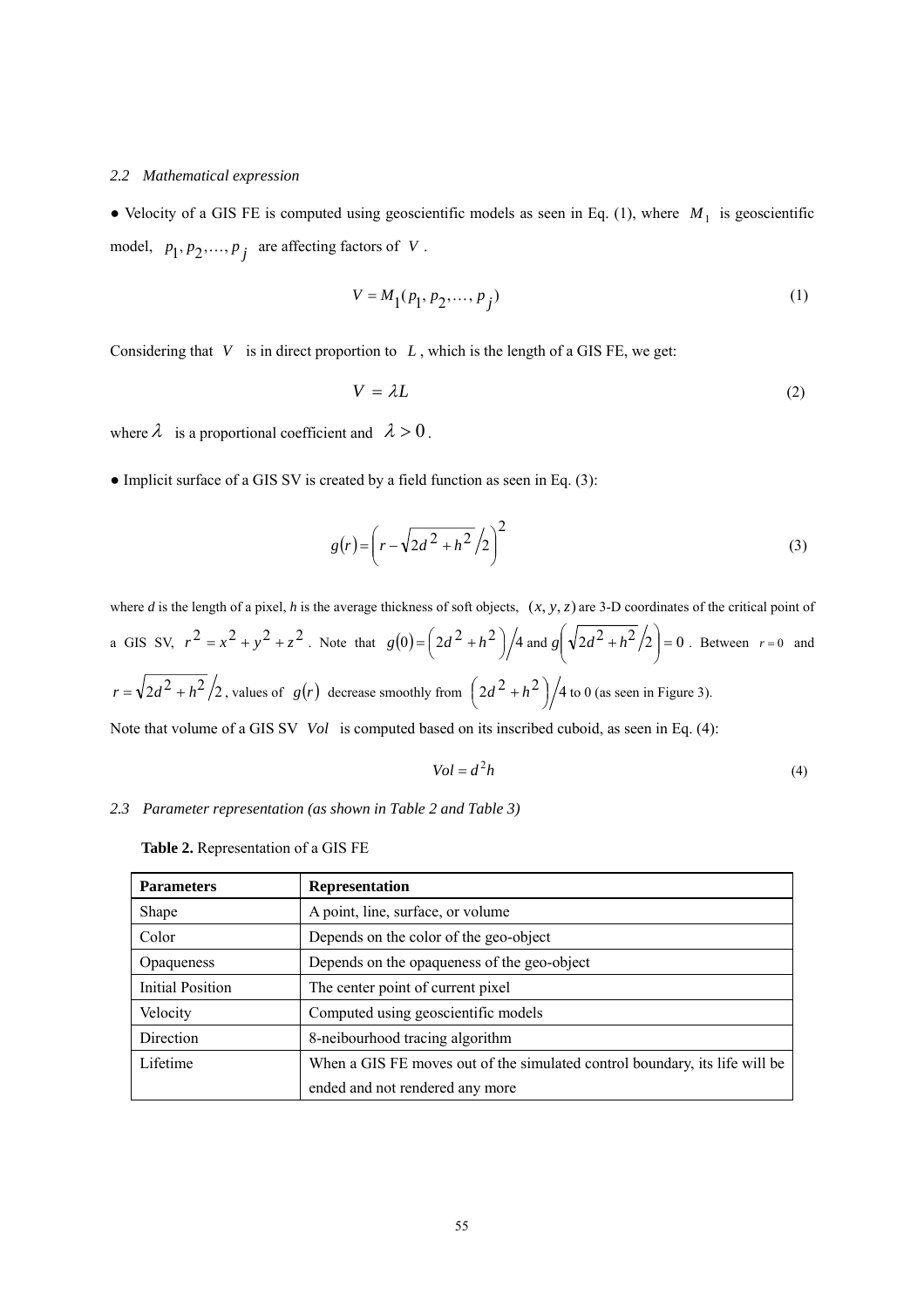|  | Table 3. Representation of a GIS SV |  |  |
|--|-------------------------------------|--|--|
|--|-------------------------------------|--|--|

| <b>Parameters</b> | <b>Representation</b>                                                         |
|-------------------|-------------------------------------------------------------------------------|
| Shape             | A voxel covered by an isosurface                                              |
| Color             | Depends on the color of the geo-object                                        |
| Opaqueness        | Depends on the opaqueness of the geo-object                                   |
| Initial Position  | the perpendicular projection of the center point of a GIS SV in a pixel plane |
|                   | is the center of the center point of current pixel                            |
| Velocity          | Computed using geoscientific models                                           |
| Direction         | 8-neibourhood tracing algorithm                                               |
| Deformation       | Computed based on separation and fusion algorithms; constraints will be       |
|                   | added if necessary                                                            |
| Volume            | Computed based on its inscribed cuboid; volume control will be considered     |
|                   | when deformation occurs                                                       |
| Lifetime          | When a GIS FE moves out of the simulated control boundary, its life will be   |
|                   | ended and not rendered any more                                               |

# *2.4 Rendering*

● Basic methods for rendering GIS FEs take each GIS FE as a point (or linear if motion blur is considered) light source. Each GIS FE has a constant color, without difference in luminance and hue, and no obstacles. Then accumulate the contribution made by all GIS FEs and integrate it into normally rendered scenarios. Advanced methods include setting light and shadow and processing GIS FEs in hidden surfaces. Note that theoretically the shape of a GIS FE can be rendered as arbitrary point, line, surface or volume. However, the perpendicular projection of a GIS FE in a pixel plane should be completely within the pixel considering that it is created based on the pixel.

● To render GIS SVs, basic methods include tracing isosurface, controlling shape and setting light, texture and shadow (Geiss 2000); advanced methods contain special algorithms for separation and fusion (Desbrun and Gascuel 1994) and template-based algorithms, which are used to create GIS SV template data and their index identity numbers to raise rendering speed.

#### 3 CASE STUDY

# *3.1 Simulate water flow based on GIS FEs*

```
● data structure: struct WaterFlow{
```

| C3DfPoint bPoint;         | //coordinates of the starting point (center of the base circle)                          |
|---------------------------|------------------------------------------------------------------------------------------|
| C3DfPoint ePoint;         | //coordinates of the end point (center of the top circle)                                |
| float radius;             | $\pi$ and $\pi$ and $\pi$ and $\pi$ and $\pi$ and $\pi$ and $\pi$ and $\pi$ are the base |
| float velocity;           | //velocity of motion                                                                     |
| float angle;              | $\frac{1}{\sqrt{2}}$ direction of motion                                                 |
| <b>COLORFLT</b><br>color: | $\frac{1}{r(0.0-1.0)}$ ; g(0.0 - 1.0); b(0.0 - 1.0)                                      |
| float transparency;       | $1/0.0 - 1.0$                                                                            |
| $\}$ ;                    |                                                                                          |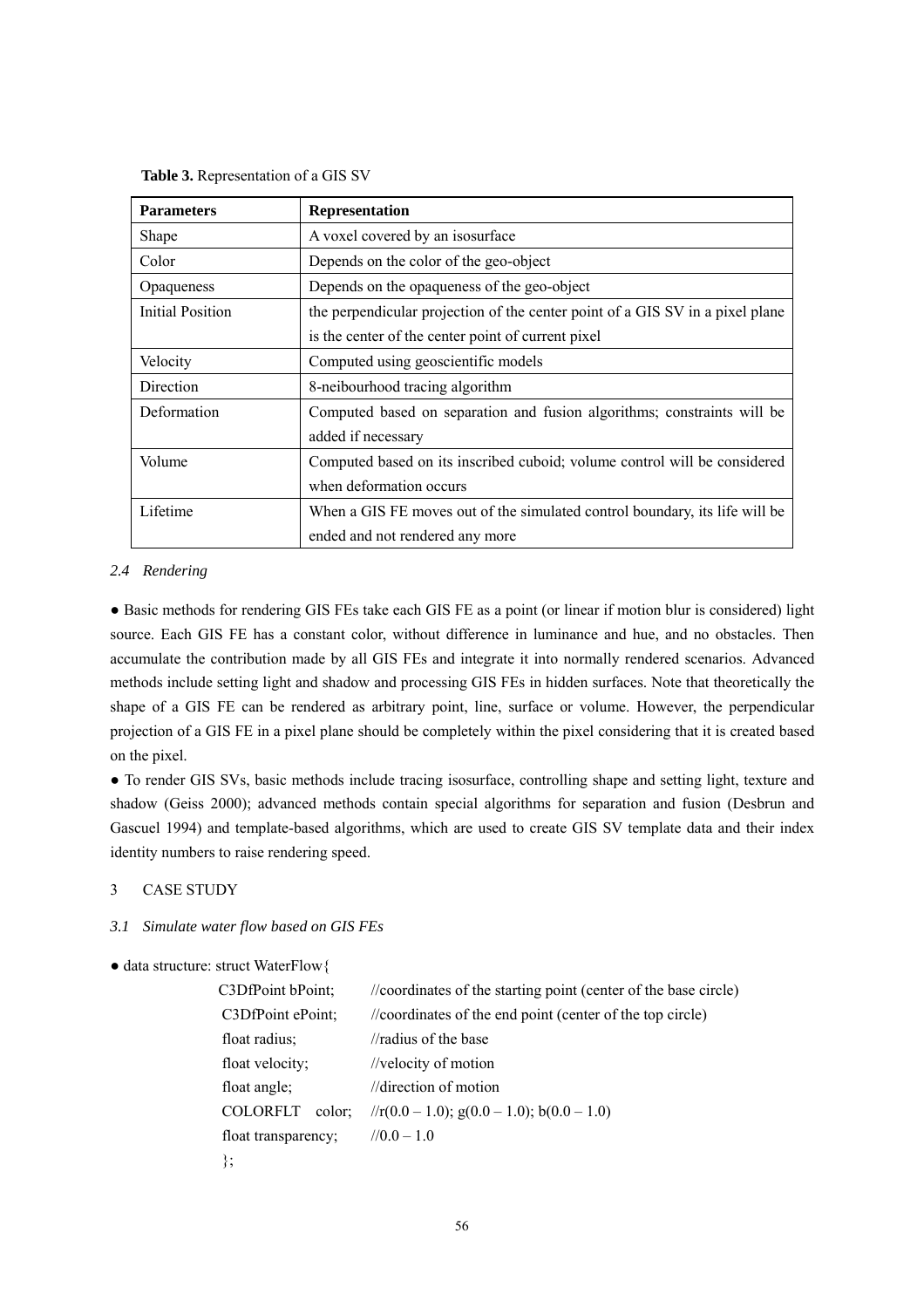$\bullet$  geoscientific models: velocity model of overland flow is as seen in Eq. (5):

$$
V = a_0 (q/h)^{a_1} S^{a_2}
$$
 (5)

where *V* is velocity of overland flow  $(m s<sup>-1</sup>)$ ; *q* is discharge per unit width  $(m<sup>-3</sup>m<sup>-1</sup>s<sup>-1</sup>)$ ; *h* is depth of runoff  $(m)$ ; *S* is slope angle ( $\degree$ ) and  $a_0$ ,  $a_1$ ,  $a_2$  are coefficients and indices of geography.

●rendering: Figure 4 shows the technical routes for rendering overland flow. Figure 6 shows rendering effects of dynamic overland flow.



**Figure 4.** Flow chart of rendering overland flow

*3.2 Simulate soil erosion based on GIS SVs* 

●erosion model:

$$
E_{sl} = a_0 (I - I_0/I)^{a_1} h_{sl} (\phi)^{a_2} (\sin 2\alpha)^{a_3} \exp(-a_4 S_{vc})
$$
 (6)

erosion on hillslopes

where  $E_{sl}$  (mm a<sup>-1</sup>) is the intensity of soil erosion on hillslopes; *I* is the intensity of rainfall (mm a<sup>-1</sup>);  $I_0$  is the threshold value of the intensity of rainfall causing erosion;  $h_{sl}$  (mm a<sup>-1</sup>) is the intensity of runoff on hillslopes;  $\phi$ (%) is preponderant percentage of soil particle size;  $\alpha$  is the gradient (radian);  $s_{\nu c}$  (%) is vegetation coverage;  $a_0$ ,  $a_1$ ,  $a_2$ ,  $a_3$ ,  $a_4$  are geographical coefficient and indices (Shen et al 2003).